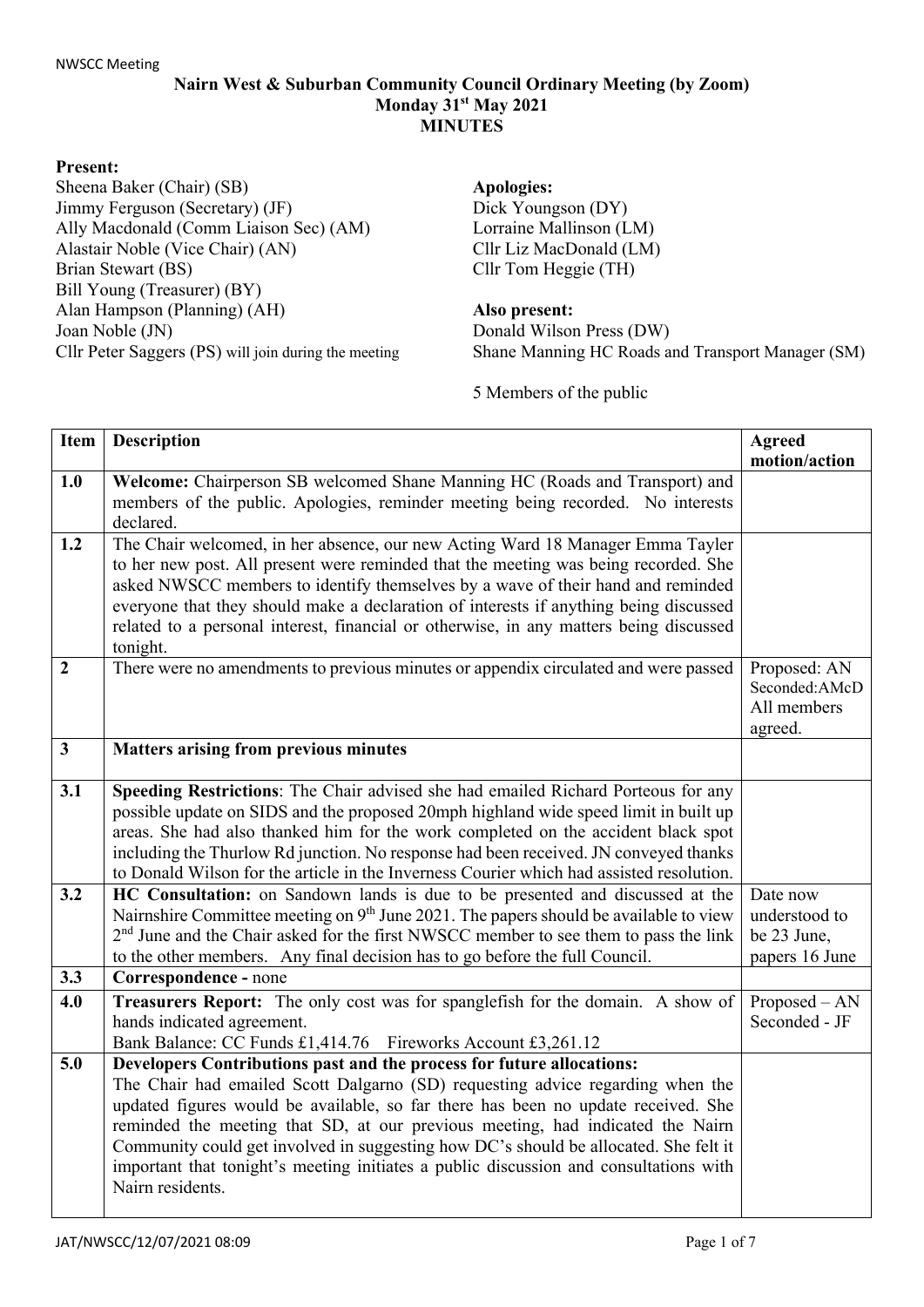NWSCC Meeting

BS noted that his hope was for clarity on the past history of DC's at Lochloy and the process for decision making on future DC contributions. He queried the decision to allocate the DC's to HLH and hoped that future discussions would result in consultation on what pots are identified (for DC's) and filled. PS stated that his understanding was that the allocation of DC's was an operational planning matter. The Chair advised that Iain Vernall of Osprey Crescent had similarly requested information on DC's collected by HC and had shared the figures he was sent in April with us, SB had since thanked him for his input.

Tom Heggie had requested and received information on DC's from Springfield properties. PS was now in receipt of the information and spoke to it on Tom's behalf. Springfield indicated that the 2009 and 2013 phases had developers' contributions collected of £2,000 per home built towards the pedestrian bridge across the railway and a further £60,000 had been collected for public transport provision. Their records showed that all monies collected had been paid to HC. In that period no contributions for education were required or paid. Springfield had advised a total of £1,101,000 had been paid to HC for those phases.

Springfield had also forwarded figures for the latest phase. They had collected £2,022 per home, excluding one bedroom's flats etc, for primary education. Community facilities DC's collected were £1,009 per home and transport a sum of £2,417 per home for the railway crossing. School Transport £400 per home, public transport £417 per home and coastal trail fund £232 per home. All in all, this total £685,000 was due to HC and at the time of writing they had paid a total of £472,000 to Highland Council for the latest phase. BS stated that he assumed Springfield figures were accurate but he still wished to get clarity from HC.

PS advised that the criteria for educational provision are set by Scottish Government.

JN referred to an earlier email from David Mudie where he had stated there was no record of the decision to allocate the DC's totalling £90,000 to HLH. She felt that no assessment had been made regarding the proposed dance studio to be attached to the swimming pool, she felt there is a much wider need for funding to go to other leisure facilities in Nairn not just HLH. AMacD asked who had suggested the dance studio. It appears that HLH decided they wanted to build 6 dance studios in the HC area, JN noted that there appears to be no record of community consultation on this in Nairn. BS stated that the Ward records held the answer to who was lobbying for this at Ward Business meetings, he declined to name who was involved.

AN remarked on the need for a thorough review on all sporting and leisure provisions in Nairn. He had recently spoken with Steve Jack of the Nairn Sports Club and Donald Wilson of Nairn County. He felt many other sporting facilities should have a higher priority than the dance studio. SB reverted to her wish to let Nairn residents know they can have input about DC allocations and questioned how best to get that fact out and into the public realm.

AH remarked that this all stems back, in his view, to the fact that the CC's have no council forums that allow us to participate. He felt that discussions are held in private and the Elected Members had no method of canvassing the views of Nairn residents. He repeated he wanted to see some forum/local community group set up, what it was called he felt did not matter. BS concurred and remarked that AH's comment was pertinent as it allowed for a process that ensures all relevant parties are engaged with the electorate

AMacD suggested we place draft proposals concerning DC allocations on our website and if the NRCC did similar, when their new website is in operation, that would give 2 platforms for the consultation. The input from the consultations, when gathered, could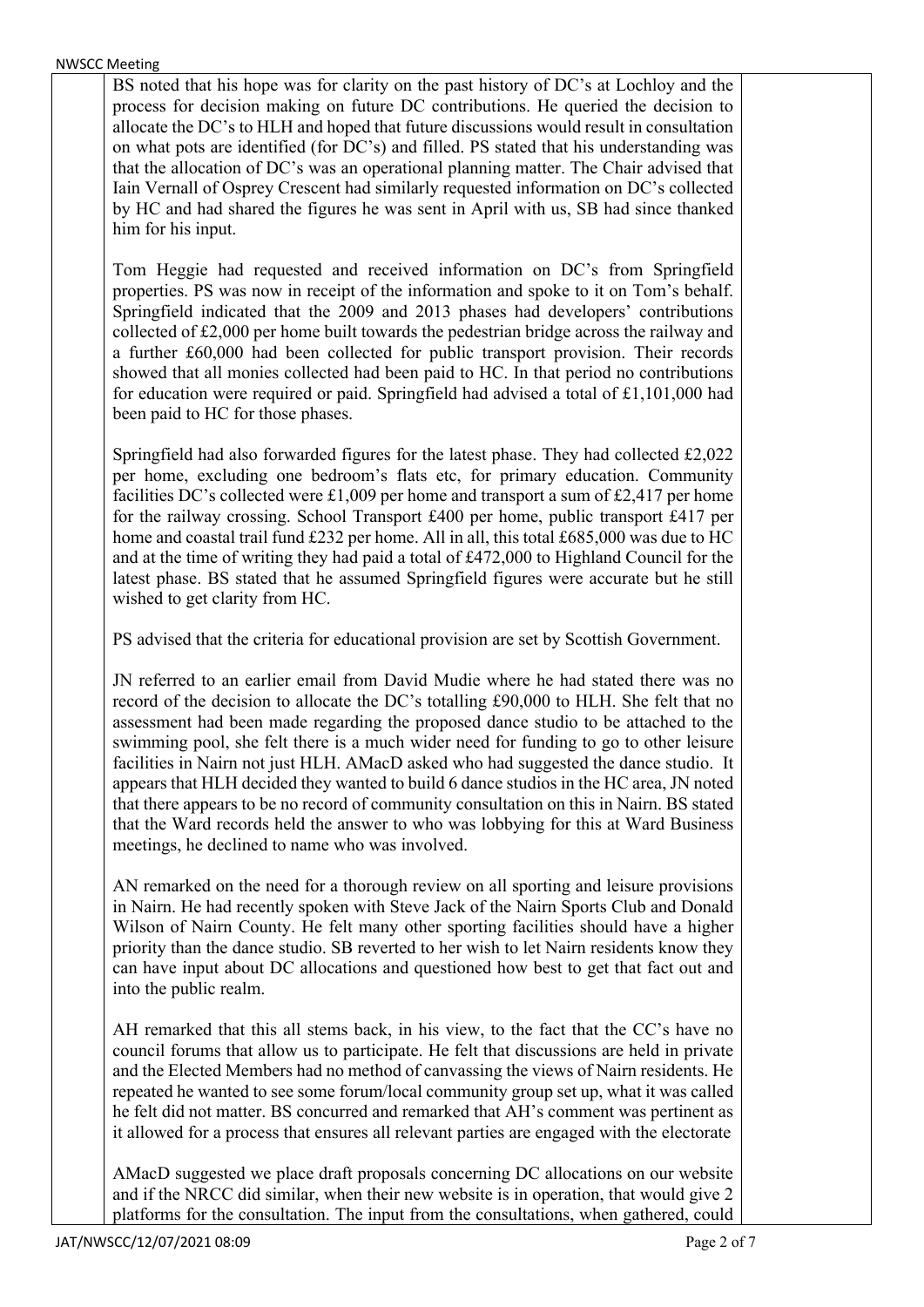|     | possibly lead to further discussion with Scott Dalgarno. The results of such a<br>consultation would allow discussion papers to be prepared and presented to our Elected<br>Members. AMacD said we should start the discussion by utilising the website and<br>Hamish Bain (HB) confirmed the new NRCC website is up and running and due to go<br>live soon. This seemed to meet with general agreement although no specific proposal<br>was decided regarding the content and placing of a consultation questionnaire.                                                                                                                                                                                                                                                                                                                                                           |                              |
|-----|-----------------------------------------------------------------------------------------------------------------------------------------------------------------------------------------------------------------------------------------------------------------------------------------------------------------------------------------------------------------------------------------------------------------------------------------------------------------------------------------------------------------------------------------------------------------------------------------------------------------------------------------------------------------------------------------------------------------------------------------------------------------------------------------------------------------------------------------------------------------------------------|------------------------------|
|     | Donald Wilson (public and reporter) asked to contribute as he had knowledge on the<br>history of sport in Nairn over many years. He likened it to a third world country. He<br>remarked that he would be happy to assist and contribute to such a consultation. PS<br>mentioned that a previous group had been set up to look at car parking issues at the<br>Links and had come to nothing. The forum being suggested by AH is wider than the one<br>PS mentioned. Mandy Lawson (ML) felt the town is on the cusp of an opportunity with<br>the new academy being built with a need to house leisure facilities. She mentioned that<br>as well as websites the towns new noticeboards could be utilised to get messages passed<br>to the wider community. HB felt TH and others should be invited to a joint meeting in<br>June to discuss the setting up of a forum or similar. |                              |
|     | Matter is ongoing and requires further discussion before any action is taken by the CC.                                                                                                                                                                                                                                                                                                                                                                                                                                                                                                                                                                                                                                                                                                                                                                                           |                              |
| 6.0 | <b>CC</b> Membership<br>The Chair advised that during the CC's operational discussions when setting the agenda,<br>the subject of membership was discussed and the need to widen younger ages<br>represented. Some parts of our area have no representation which needs to be addressed.<br>This could be by co-option and youth membership. A Co-opted member has a vote but<br>there is a limit on the number of co-opted members any one CC can have. The duration<br>of the co-option would be until the CC is up for re-election.                                                                                                                                                                                                                                                                                                                                            |                              |
|     | She advised that the ongoing discussion had resulted in a suggestion that NWSCC could<br>place a notice on the NWSCC website and ask both Des from the Gurn and Andrew<br>Randerson from Nairn our Town Our Views facebook if they could set up a link from<br>their sites to ours and encourage folks to use the link.                                                                                                                                                                                                                                                                                                                                                                                                                                                                                                                                                           |                              |
|     | She widened the invitation to Donald Wilson (Inverness Courier) and suggested he<br>might consider assisting spreading the need for a wider representation in our area by<br>featuring this initiative. She was concerned that not everyone engages with social media<br>and we want to let as many people as possible know there is an opportunity for them to<br>join us.                                                                                                                                                                                                                                                                                                                                                                                                                                                                                                       |                              |
|     | There followed a short discussion and general agreement to the proposal was obtained.<br>The Chair suggested that the notice also be placed in the Community and Arts Centre<br>and the Castle Street noticeboard, JN suggested local supermarkets noticeboards also<br>display the notice. HB (Chair NRCC) when asked, agreed to place the notice on the<br>Castle Street location when sent to him. The Chair to follow up and ensure the notices<br>are displayed at the other venues. A show of hands approved these suggestions.                                                                                                                                                                                                                                                                                                                                             |                              |
| 7.0 | <b>Strategic Priorities and the formation of a subgroup</b><br>The chair gave some background information advising that Jimmy Ferguson had<br>circulated an email suggesting that the time is now right for us to be working on the<br>strategic priorities the CC and hopefully our residents identify. Three members are<br>prepared to work on a such a subgroup, if one is agreed. They are Jimmy Ferguson (JF),<br>Brian Stewart (BS) and Alan Hampson (AH). BS spoke of his willingness to take the<br>lead on the group, JF remarked that he felt it tied in with the other discussions about<br>consulting the public about what their priorities are.<br>The meeting agreed to the formation of a strategic priority's subgroup.                                                                                                                                         | Proposed: SB<br>Seconded: AN |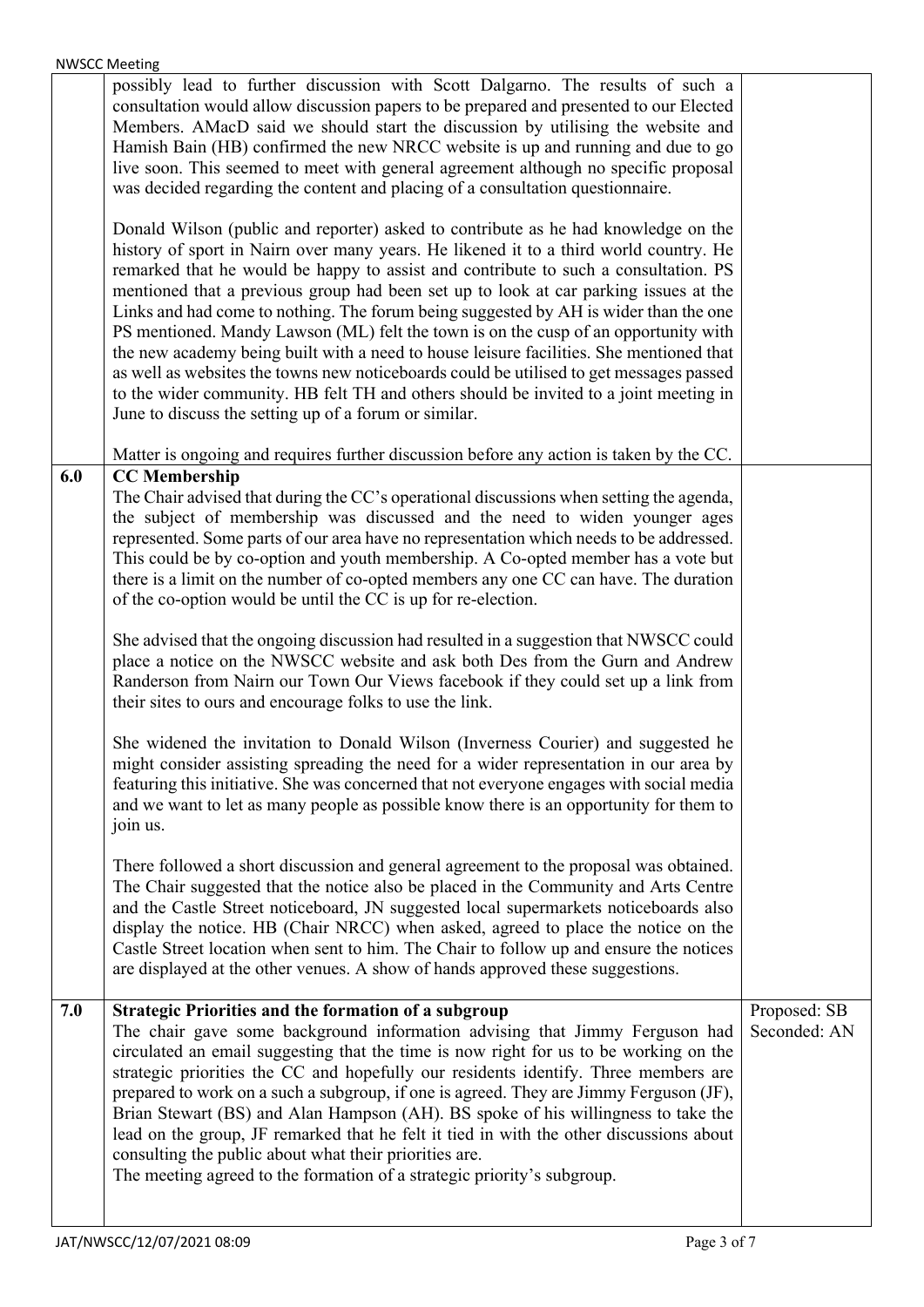|     | <b>NWSCC Meeting</b>                                                                                                                                                                                                                                                                                                                                                                                                                                                                                                                                                                                                                                                                                                                                                                                                                                                                                                                                                                                                                                                                                                                                                                                                                                                                                                                              |
|-----|---------------------------------------------------------------------------------------------------------------------------------------------------------------------------------------------------------------------------------------------------------------------------------------------------------------------------------------------------------------------------------------------------------------------------------------------------------------------------------------------------------------------------------------------------------------------------------------------------------------------------------------------------------------------------------------------------------------------------------------------------------------------------------------------------------------------------------------------------------------------------------------------------------------------------------------------------------------------------------------------------------------------------------------------------------------------------------------------------------------------------------------------------------------------------------------------------------------------------------------------------------------------------------------------------------------------------------------------------|
| 8.0 | <b>Car Parking Installation of Ticket Machines</b><br>The Chair gave a fuller welcome to Shane Manning, HC Roads and Transport Manager<br>who she had invited to join the meeting and to answer questions that may arise.                                                                                                                                                                                                                                                                                                                                                                                                                                                                                                                                                                                                                                                                                                                                                                                                                                                                                                                                                                                                                                                                                                                         |
|     | She advised that the installation of the meters has caused many views to be posted on<br>social media. She noted that the Gurn has carried out a straw poll and the current results<br>reflect that townsfolks do not agree with the prospect of charging to park when visiting<br>the Links, the Harbour, or the Maggot area.                                                                                                                                                                                                                                                                                                                                                                                                                                                                                                                                                                                                                                                                                                                                                                                                                                                                                                                                                                                                                    |
|     | SB read out an emailed noted received from Tom Heggie which relates to the Inverness<br>Courier article on the subject this week. He wrote - With reference to use of funding<br>from car parking charges - I am unaware of making reference to use for CCTV (if so it<br>was by mistake). There will be a full discussion around priorities of all funding available<br>from a number of sources with our new Ward Manager and stakeholders. There will be<br>full discussion with stakeholders and partners over the coming months to better<br>understand the priorities and ambitions of the area. The landscape is quite complex at<br>present and the pandemic has impacted lives and organisational priorities in different<br>ways, having a collaborative approach to 'place planning' will enable internal and<br>external (funding) resources to be directed more effectively to priority areas of<br>development.                                                                                                                                                                                                                                                                                                                                                                                                                     |
|     | Lido – "I am unaware of any consultation with Elected Members or Officers."                                                                                                                                                                                                                                                                                                                                                                                                                                                                                                                                                                                                                                                                                                                                                                                                                                                                                                                                                                                                                                                                                                                                                                                                                                                                       |
|     | Before handing over to Shane the Chair declared an interest and read out a statement<br>relating to her current knowledge on possible future motorhome stopover/overnight<br>parking provision in Nairn. This is attached as Appendix 1.                                                                                                                                                                                                                                                                                                                                                                                                                                                                                                                                                                                                                                                                                                                                                                                                                                                                                                                                                                                                                                                                                                          |
|     | Shane Manning spoke of his present role as Principal Traffic Officer in HC and the<br>changes following the 2016 decriminalisation of parking enforcement which had<br>necessitated his role. Our ethos is supporting communities with their traffic<br>management. On a specific question from the Chair regarding whether the HC intended<br>to recover the costs of the various Nairn installations he advised that this would not<br>happen as he had received an extra pot of money for Visitor management and had used<br>some of it to fund the recent meter installations. He appreciated the report about possible<br>future motor home overnight parking provision in Nairn and amplified this with the<br>present HC policy that motorhomes are presently prohibited from parking in HC car<br>parks after 10pm. He mentioned he was working with Colin Simpson to find a pragmatic<br>approach to the situation. He is currently compiling a paper to allow Officers to promote<br>24 hour stays in some HC car parks and advised that he has had conversations with<br>CAMPRA to better understand the issues. A paper, when finalised, would require a<br>policy change being agreed by HC Elected Members. He gave a figure of £47 being the<br>known financial benefits each motorhome brings in a 24-hour period to a community. |
|     | The Chair opened the meeting for questions and invited AH to have first input. His point<br>was that there had recently been consultation on parking charges and that the community<br>had rejected it. SM reminded the meeting that that consultation had been highland wide<br>and that more recently Covid had created problems with completing that process but it<br>will restart later this year $-$ the meter installation addressed the current situations<br>following relaxation of covid restrictions and was to help make a better case to the<br>community of the benefits of generating income. He noted that the three sites were all<br>on Common Good land and that he consulted with the Common Good Officer to ensure<br>that statutory requirements will be met. AH also remarked that SEPA had had to have a<br>planning application for the bathing water sign and asked why one had not been needed<br>for the meters. SM said it was not required under the Roads Scotland Act 1984. AH<br>made mention of the extensive parking over the bank holiday weekend which was well                                                                                                                                                                                                                                             |
|     | out with the boundaries of the Links car park vehicles had been parked on the grass                                                                                                                                                                                                                                                                                                                                                                                                                                                                                                                                                                                                                                                                                                                                                                                                                                                                                                                                                                                                                                                                                                                                                                                                                                                               |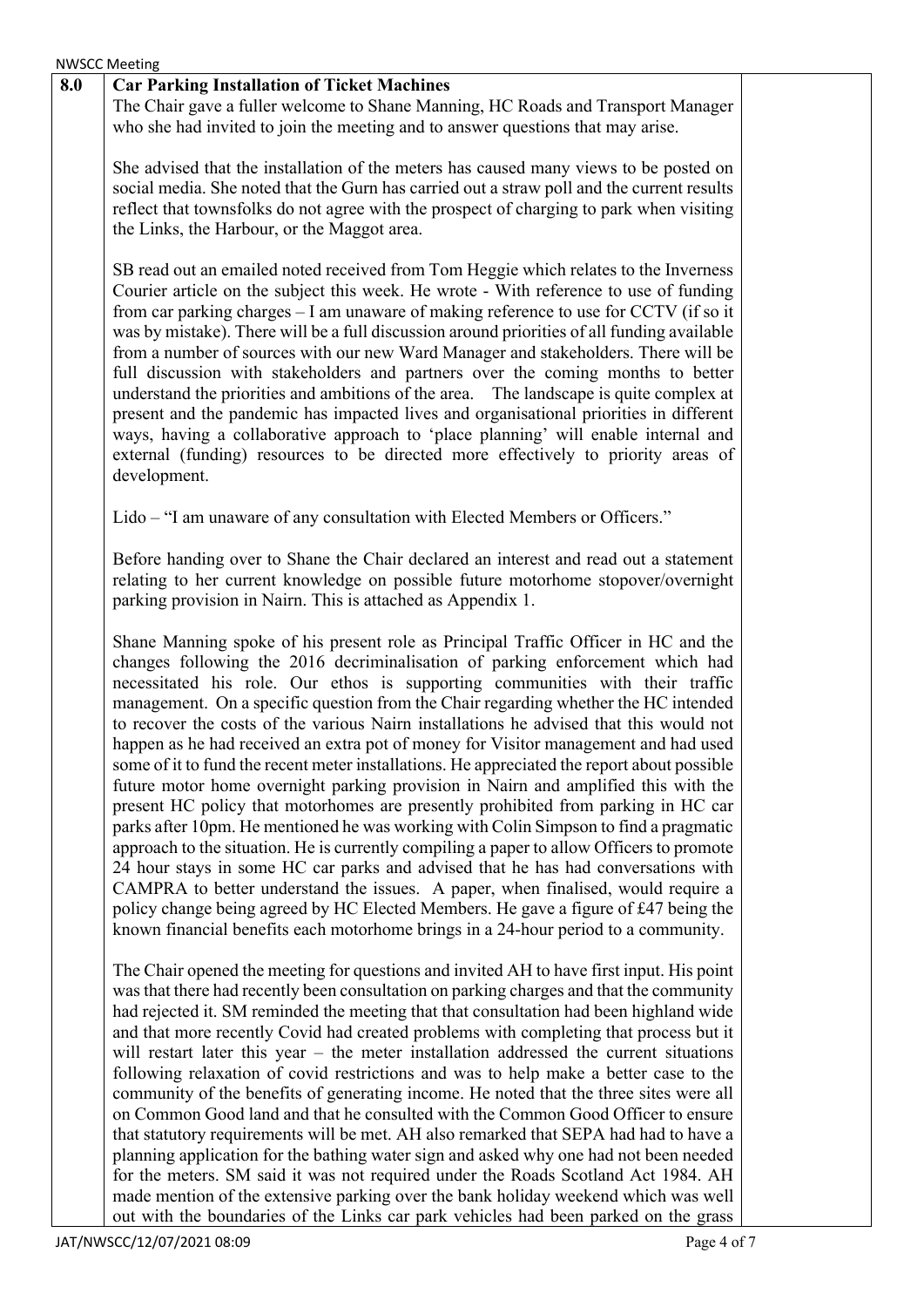banks. SM was aware of this and had seen the spread of the parking himself when visiting Nairn over the weekend. He was uncertain how to address this aspect. It might require an increase to the size of the Cumming Street car park.

BS remarked that he felt there were two serious points of criticism. A real disquiet that the meters appeared to have been installed by stealth which brought out the issue of trust. His second point was that HC appeared to be launching into this on the basis of unknown costs and uncertain benefits. He noted that this was HC third attempt to get this initiative off the ground. SM stated that the business case had been widely publicised through earlier discussions and that he had conservative projections available from other HC car parks. He had annualised costs of £53 per bay per year based on 2018 figures. He added that as of  $31<sup>st</sup>$  May £1,252 had been collected on a voluntary basis which was an approximate uptake of 40% voluntary payment rate. For example, on Monday 31<sup>st</sup> 845 hours were sold from available 2124 hours per day. He touched on the subject of trust with stakeholders and remarked that proof would be in results and gave the example of ;- over the last three years the Portree & Braes Community Trust and other landowners (not CG) had worked with the Council and delivered in excess of £1 million investment based on car parking charges. He hoped to have a similar case in Nairn. He stated that whilst he absorbed views from social media, they were just one group of people with some valid points.

The discussion continued and ranged over various other concerns. JF highlighted the plight of the Fishertown residents and felt that specific aspects need to be addressed. JF asked about a consultation and how long will the invitation to pay be/will local residents be provided with passes. JN made several points including that she felt the Marina area in general is underprovided, that folks pay substantial berthing charges and the facilities were not good. Lack of showers being just one aspect. She remarked on there being an unfairness as Nairn appears to not be receiving money from the HC budget that other towns do, some of whom also have CG asset. She made specific mention to Nairn not receiving a fair share of the leisure budget. JN also stated that in her view no overnight parking should be allowed on Cumming Street as the residents already had many issues through the year to contend with. SM agreed. JF asked why motorhomes could, in the future, not use existing facilities overnight. SM repeated that this needs to be taken as a paper to the full Council and advised that he envisaged that where no facilities were available a flat charge of  $£5$  for an overnight stay would be appropriate, where facilities were provided he felt a flat rate of £10 would be fair. He advised he is reviewing CAMPRA advice on the whole subject matter.

BS addressed the matter of other stakeholders and SM reflected that in Fort William and Skye local residents can apply for a Local Parking season ticket for £10 per month for unlimited parking in specific car parks. On a wider discussion of town centre parking and it being FREE the reality is the problem referred to as "ICING". This is where locals such as office and shop workers take over the parking for the working day and freeze out visitors from using the facility which does not benefit businesses.

The signage around the East Beach car park was brought into the conversation by JN. She noted that the 44 car parking spaces at that location were very underutilised. SB requested that SM make a point of looking at the lack of signage from the A96 to the East Beach generally. She felt that if it were more prominent, visitors would follow the signs and then find both the East Beach and the car park. BY addressed the Sec 73 Traffic Order point and asked if it overrode the Common Good legislation. SM responded that he would take that question to the Common Good Officer. BY's second point related to owners of boats berthed in the marina. He asked if they would be expected to pay to park their boats on a hard standing at the harbour. SM stated that boat owners already paying a berthing charge would have exemption possibly via the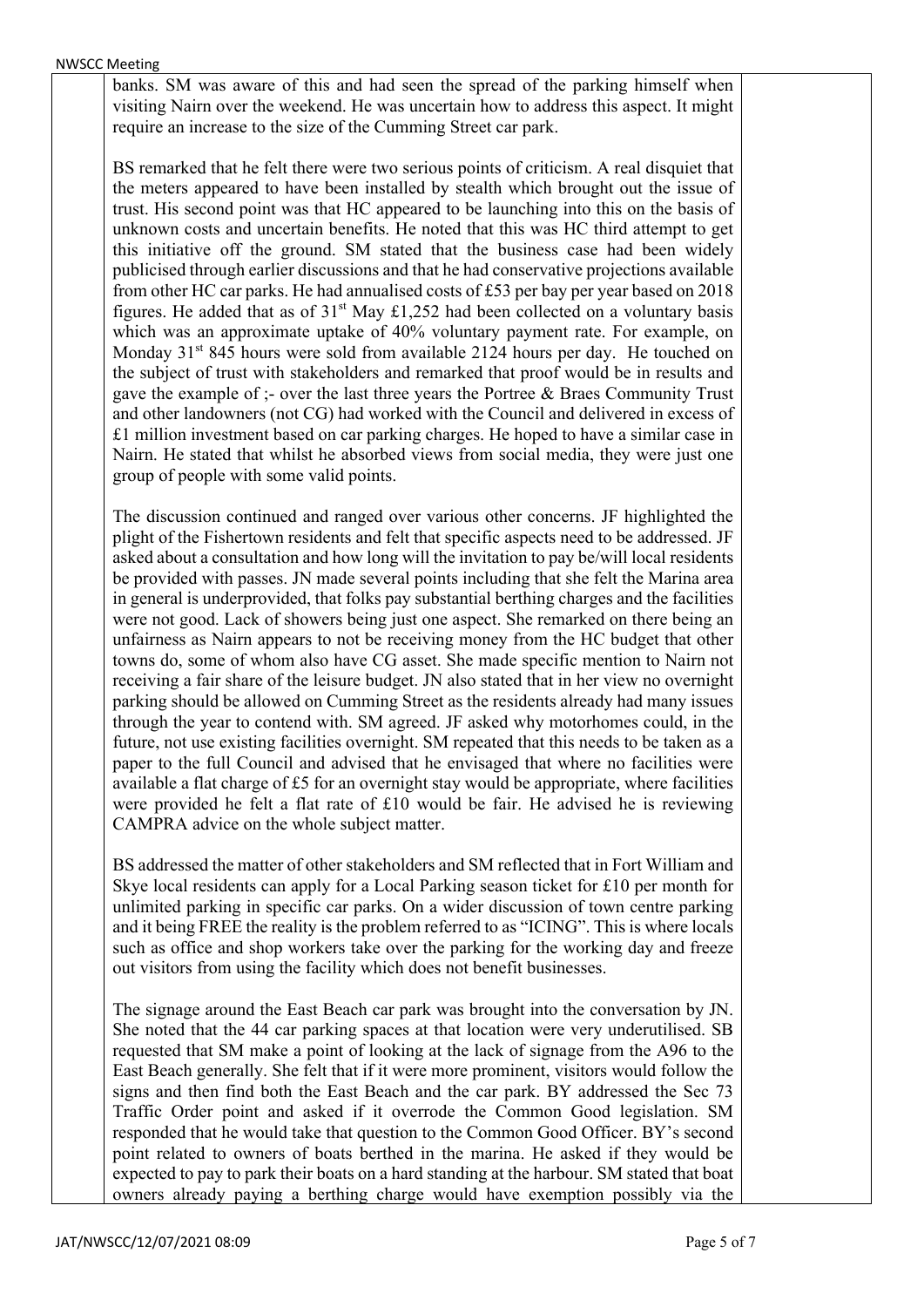|             | <b>NWSCC Meeting</b>                                                                                                                                                                                                                                                                                                                                                                                                                                                                                                                                                                                                                                                                                                                                                                                                                                                                                                                                                                                                                                                                                                                                      |  |
|-------------|-----------------------------------------------------------------------------------------------------------------------------------------------------------------------------------------------------------------------------------------------------------------------------------------------------------------------------------------------------------------------------------------------------------------------------------------------------------------------------------------------------------------------------------------------------------------------------------------------------------------------------------------------------------------------------------------------------------------------------------------------------------------------------------------------------------------------------------------------------------------------------------------------------------------------------------------------------------------------------------------------------------------------------------------------------------------------------------------------------------------------------------------------------------|--|
|             | Harbour Master. His view was that the harbour facilities primarily are there for use by<br>the harbour users ahead of ordinary car parking.                                                                                                                                                                                                                                                                                                                                                                                                                                                                                                                                                                                                                                                                                                                                                                                                                                                                                                                                                                                                               |  |
|             | SM mentioned that car parking income is vatable, BY observed that if it remained as a<br>donation it would be out with the scope of VAT legislation. SM said he would take that<br>point to the Finance Officers for discussion.                                                                                                                                                                                                                                                                                                                                                                                                                                                                                                                                                                                                                                                                                                                                                                                                                                                                                                                          |  |
|             | The Chair closed that agenda item by thanking SM for so freely giving up his evening<br>to join the meeting and for the information imparted. SM noted that he would be<br>prepared to come back in the future if required and thanked those present for their<br>reasonable approach to the discussions.                                                                                                                                                                                                                                                                                                                                                                                                                                                                                                                                                                                                                                                                                                                                                                                                                                                 |  |
|             | Matter is ongoing and requires further discussion before any action is taken by the CC.                                                                                                                                                                                                                                                                                                                                                                                                                                                                                                                                                                                                                                                                                                                                                                                                                                                                                                                                                                                                                                                                   |  |
| 9.0         | <b>Involvement of Community Councils in Common Good Management</b><br>Common Good Matters continued from the April meeting. Councillor Heggie advised<br>by email that the Involvement of Community Councils/CGF - again needs to be updated<br>in consultation with the new Ward Manager and fellow elected members. Members will<br>be in further discussion regarding how to involve stakeholders in the preservation and<br>development of Common Good assets. A collaborative approach to place-based<br>planning will open up opportunity to discuss how CG assets can meet the needs of the<br>community in an effective way.                                                                                                                                                                                                                                                                                                                                                                                                                                                                                                                      |  |
|             | BS observed that in his view this statement should have been shared with the members<br>prior to the meeting.                                                                                                                                                                                                                                                                                                                                                                                                                                                                                                                                                                                                                                                                                                                                                                                                                                                                                                                                                                                                                                             |  |
| <b>10.0</b> | <b>Request for verbal update from Councillors</b>                                                                                                                                                                                                                                                                                                                                                                                                                                                                                                                                                                                                                                                                                                                                                                                                                                                                                                                                                                                                                                                                                                         |  |
| 10.1        | Update Common Good rental/maintenance in lieu of rental income continued from                                                                                                                                                                                                                                                                                                                                                                                                                                                                                                                                                                                                                                                                                                                                                                                                                                                                                                                                                                                                                                                                             |  |
|             | April minute 8.1. PS advised there had been no progress.<br>Moving on he was disturbed that it appears HC are unwilling to cut the grass at the<br>Farmers Showfield without making a charge possibly totalling £1,750 for fortnightly<br>cuts. His view was that it should be cut and the discussion as to who pays for it could<br>be later. This revelation drew several comments including JN remarking that the<br>Farming Society own the field and that Nairn St Ninians FC use it for games and<br>practice. BY noted that there is a lack of proper playing facilities and PS suggested that<br>the HC are not providing sufficient recreational facilities in the town. AN stated there<br>is a statutory duty to provide these facilities. DW gave a brief history from 1975 of the<br>use of the field and the basis it had been used. JN reiterated there is a need to look at the<br>leisure budget as a whole, including the use of this field. BS remarked that he endorsed<br>AN's remark and that he thought it was bizarre that HC are now re-siling from mowing<br>the Showfield grass.<br>No decision on follow up action was taken. |  |
| 10.2        | <b>Fair share</b><br>PS advised that his contribution had been covered in the above points, however, he<br>advised it is difficult getting numbers together as HLH figures are not ready for this<br>area. JN reminded him she had previously sent him the figures for 2019 and would<br>resend them.                                                                                                                                                                                                                                                                                                                                                                                                                                                                                                                                                                                                                                                                                                                                                                                                                                                     |  |
| 10.3        | <b>Public Toilets &amp; Signage</b><br>Continued from April minute 8.3. PS advised that the Harbour Street toilets will reopen<br>and the CGF will be paying for them. SB asked if there is capital spend required $- PS$<br>advised no. JN noted that there are 75 public toilets in the HC area, the Nairn allocation<br>should be four. She noted that Parkdean pay for the East Beach public toilets, HC the<br>Links, and central car park and so far, they are not paying for the Harbour Street toilets.<br>This means that HC are only covering the cost of two of the four toilets they should be<br>providing. ML asked PS when the Elected members and HC were proposing to bring                                                                                                                                                                                                                                                                                                                                                                                                                                                              |  |